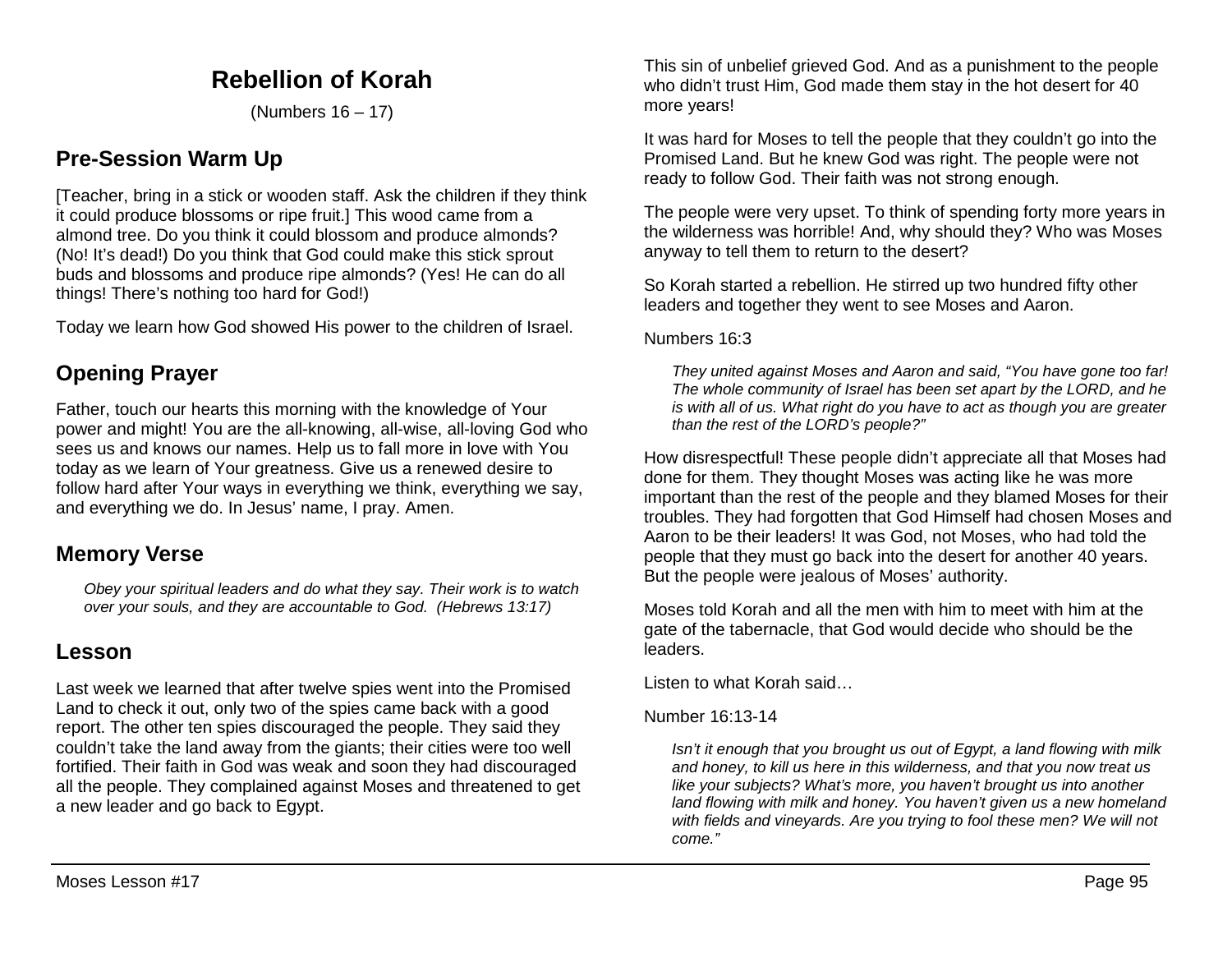Moses demanded that they meet at the gate of the tabernacle.

Numbers 16:16

*And Moses said to Korah, "You and all your followers must come here tomorrow and present yourselves before the LORD. Aaron will also be here.*

Moses told them that God would decide who should be the leaders.

#### Numbers 16:19

*Meanwhile, Korah had stirred up the entire community against Moses and Aaron, and they all gathered at the Tabernacle entrance. Then the glorious presence of the LORD appeared to the whole community*

The Lord told everyone who faithfully followed Moses and Aaron to get away from the tents of Korah and his men. Then Moses tells the people how God will show them who He has chosen to be the leader.

#### Numbers 16:28-30

*And Moses said, "This is how you will know that the LORD has sent me to do all these things that I have done—for I have not done them on my own. If these men die a natural death, or if nothing unusual happens, then the LORD has not sent me. But if the LORD does something entirely new and the ground opens its mouth and swallows them and all their belongings, and they go down alive into the grave, then you will know that these men have shown contempt for the LORD."* 

Hardly had Moss finished speaking when the ground began to rumble.

### Numbers 16:31-33

*He had hardly finished speaking the words when the ground suddenly split open beneath them. The earth opened its mouth and swallowed the men, along with their households and all their followers who were standing with them, and everything they owned. So they went down alive into the grave, along with all their belongings. The earth closed over them, and they all vanished from among the people of Israel.* 

Korah and all his followers and all of their belongings were swallowed up into the earth.

Then God wanted to prove once and for all who he had chosen to be the high priest over the people. He told each tribe to bring a rod with the name of the leader of that family group carved on it. Aaron's name was on the rod from the tribe of Levi.

### Numbers 17:1-3

*Then the LORD said to Moses, "Tell the people of Israel to bring you twelve wooden staffs, one from each leader of Israel's ancestral tribes, and inscribe each leader's name on his staff. Inscribe Aaron's name on the staff of the tribe of Levi, for there must be one staff for the leader of each ancestral tribe.* 

Moses laid the rods in the tabernacle next to the Ark of the Covenant that contained the tablets on which the Ten Commandments were carved. Then God told Moses how he was going to stop the people from complaining against him.

#### Numbers 17:5

*Buds will sprout on the staff belonging to the man I choose. Then I will finally put an end to the people's murmuring and complaining against you."*

The next morning there was a big crowd at the Tabernacle to learn the results. Which if any of the twelve rods had blossomed?

### Numbers 17:8

*When he went into the Tabernacle of the Covenant the next day, he found that Aaron's staff, representing the tribe of Levi, had sprouted, budded, blossomed, and produced ripe almonds!*

Moses brought out the rods. How surprised everybody must have been when they saw that one of the rods had budded! It was blooming and had ripe almonds hanging from it!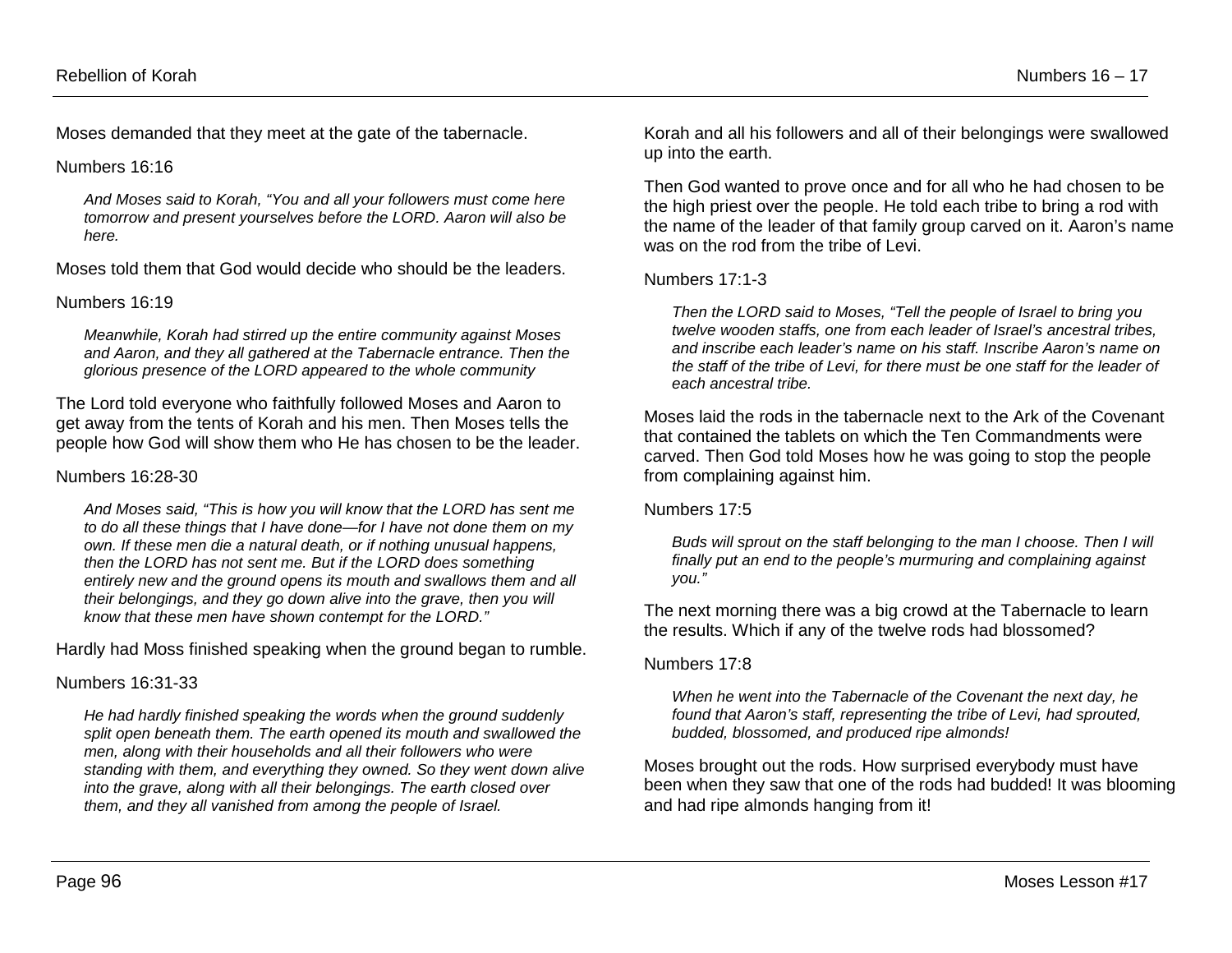Now everyone knew that God has chosen Aaron to be their high priest. There was no question about it.

The Lord told Moses to place Aaron's rod in the Ark of the Covenant with the Ten Commandments to remind them that God had chosen Aaron.

#### Numbers 17:10

*And the LORD said to Moses: "Place Aaron's staff permanently before the Ark of the Covenant to serve as a warning to rebels. This should put an end to their complaints against me and prevent any further deaths."* 

If there was ever any doubt again about Moses' and Aaron's authority over the people, they could show them Aaron's rod that budded.

So, what's the lesson here for us today? To respect authority! God has placed certain people in our lives to be our spiritual leaders, such as our parents, pastor, or Sunday school teacher. He's put them there to guide us so that we will grow up to be faithful followers of Jesus.

God's word says:

#### Hebrews 13:17

*Obey your spiritual leaders and do what they say. Their work is to watch over your souls, and they are accountable to God. Give them reason to do this with joy and not with sorrow. That would certainly not be for your benefit.* 

God expects us to respect our spiritual leaders and show our appreciation to them!

God did everything He could to show love to Korah and his men; but, they refused to obey Moses' authority over them and God couldn't do anything more to save them. God didn't want to kill Korah and all those people; He created people and loves everyone. But, God has to punish sin. The Bible tells us that the *wages of sin is death*. That's eternal separation from God. That's why Jesus came to die on the cross; He took the punishment for our sins. Jesus died in our place so that we don't have to. If we believe that, our sins will be forgiven. And

when God forgives our sins, He forgets all about them! When we are forgiven by God, He restores us to right standing before Him and we are back in fellowship with Him—no more separation from God.

Let's thank Him for dying on the cross for our sins and taking the punishment that we deserve.

# **Closing Prayer**

Father, forgive us for the times that we are rebels against our parents and teachers. Thank You for providing these leaders to us. Help us to remember that You have given us these people to be there for us to guide and protect us. Help us to show our appreciation to them for all that they do for us by listening and obeying them. And, thank You for dying on the cross for my sins. I love You. In Jesus' name, I pray. Amen.

## **Learning Activities**

## **Craft Corner**

## **Game Center**

Use the following review questions in a game of your choice:

- 1. Why couldn't the people go into the Promised Land? (They didn't have strong enough faith in God.)
- 2. What complaint did Korah and his followers have against Moses? (They blamed Moses for their troubles and questioned his authority over them.)
- 3. Where did Moses tell Korah to meet with him? (At the gate of the Tabernacle.)
- 4. When everyone met at the gate of the Tabernacle, what did God tell Moses and Aaron to do? (Get away from the tents of Korah.)